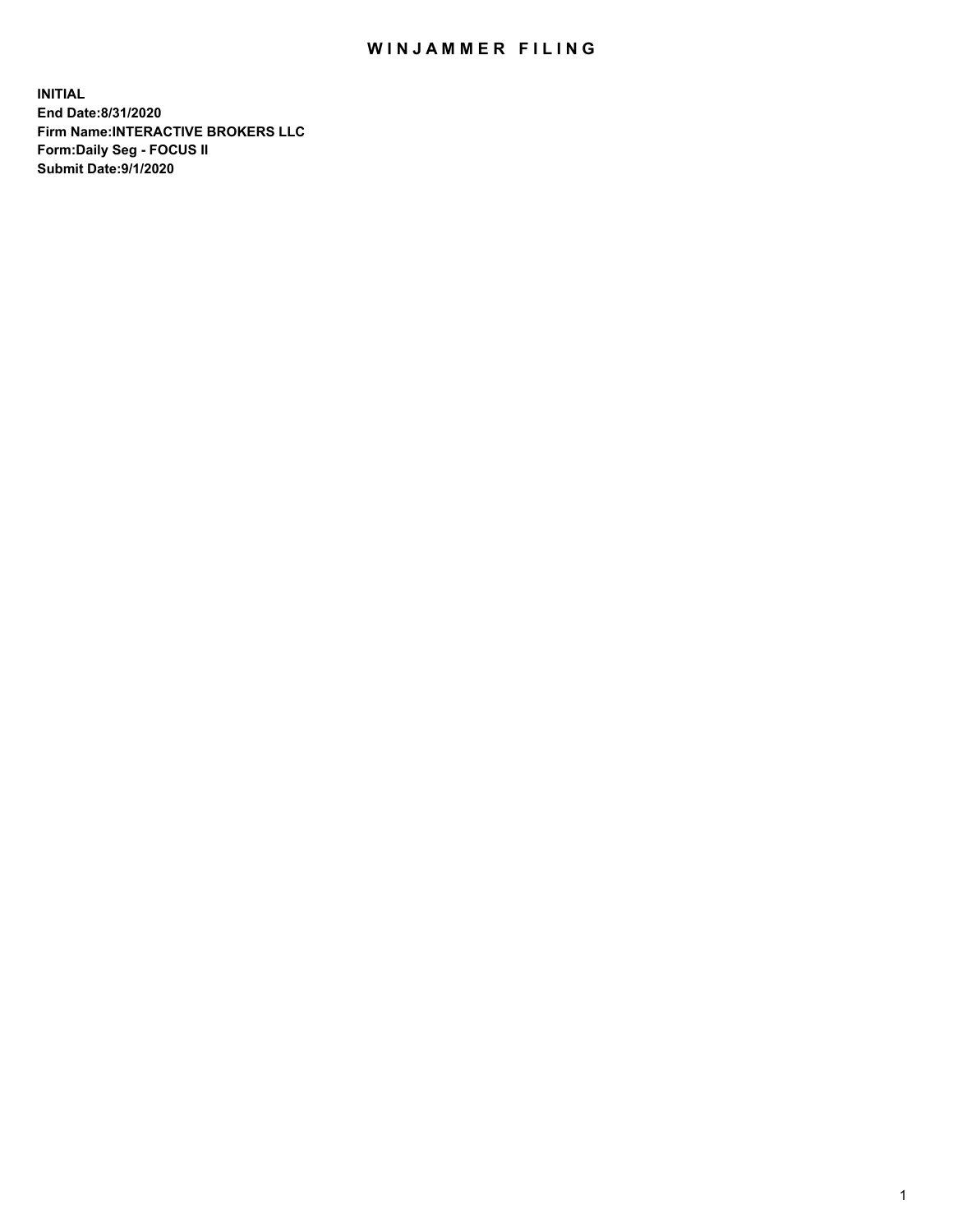**INITIAL End Date:8/31/2020 Firm Name:INTERACTIVE BROKERS LLC Form:Daily Seg - FOCUS II Submit Date:9/1/2020 Daily Segregation - Cover Page**

| Name of Company                                                                                                                                                                                                                                                                                                                | <b>INTERACTIVE BROKERS LLC</b>                                                                  |
|--------------------------------------------------------------------------------------------------------------------------------------------------------------------------------------------------------------------------------------------------------------------------------------------------------------------------------|-------------------------------------------------------------------------------------------------|
| <b>Contact Name</b>                                                                                                                                                                                                                                                                                                            | <b>James Menicucci</b>                                                                          |
| <b>Contact Phone Number</b>                                                                                                                                                                                                                                                                                                    | 203-618-8085                                                                                    |
| <b>Contact Email Address</b>                                                                                                                                                                                                                                                                                                   | jmenicucci@interactivebrokers.c<br>om                                                           |
| FCM's Customer Segregated Funds Residual Interest Target (choose one):<br>a. Minimum dollar amount: ; or<br>b. Minimum percentage of customer segregated funds required:%; or<br>c. Dollar amount range between: and; or<br>d. Percentage range of customer segregated funds required between:% and%.                          | $\overline{\mathbf{0}}$<br>$\overline{\mathbf{0}}$<br>155,000,000 245,000,000<br>0 <sub>0</sub> |
| FCM's Customer Secured Amount Funds Residual Interest Target (choose one):<br>a. Minimum dollar amount: ; or<br>b. Minimum percentage of customer secured funds required:%; or<br>c. Dollar amount range between: and; or<br>d. Percentage range of customer secured funds required between:% and%.                            | $\overline{\mathbf{0}}$<br>$\overline{\mathbf{0}}$<br>80,000,000 120,000,000<br>0 <sub>0</sub>  |
| FCM's Cleared Swaps Customer Collateral Residual Interest Target (choose one):<br>a. Minimum dollar amount: ; or<br>b. Minimum percentage of cleared swaps customer collateral required:% ; or<br>c. Dollar amount range between: and; or<br>d. Percentage range of cleared swaps customer collateral required between:% and%. | $\overline{\mathbf{0}}$<br>$\overline{\mathbf{0}}$<br>0 <sub>0</sub><br>0 <sub>0</sub>          |

Attach supporting documents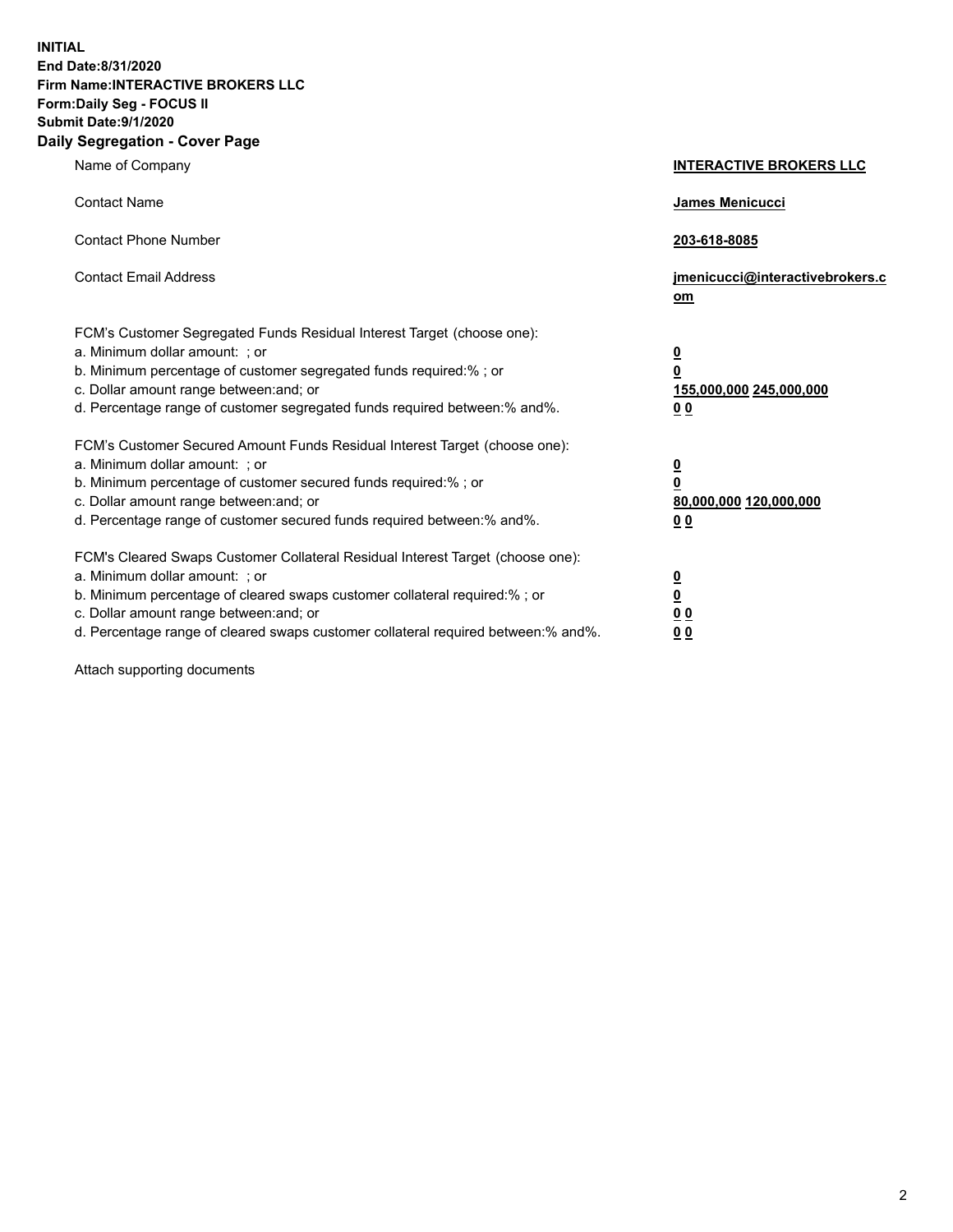**INITIAL End Date:8/31/2020 Firm Name:INTERACTIVE BROKERS LLC Form:Daily Seg - FOCUS II Submit Date:9/1/2020 Daily Segregation - Secured Amounts**

|     | Daily Segregation - Secured Amounts                                                         |                               |
|-----|---------------------------------------------------------------------------------------------|-------------------------------|
|     | Foreign Futures and Foreign Options Secured Amounts                                         |                               |
|     | Amount required to be set aside pursuant to law, rule or regulation of a foreign            | $0$ [7305]                    |
|     | government or a rule of a self-regulatory organization authorized thereunder                |                               |
| 1.  | Net ledger balance - Foreign Futures and Foreign Option Trading - All Customers             |                               |
|     | A. Cash                                                                                     | 608,128,128 [7315]            |
|     | B. Securities (at market)                                                                   | $0$ [7317]                    |
| 2.  | Net unrealized profit (loss) in open futures contracts traded on a foreign board of trade   | -6,860,419 [7325]             |
| 3.  | Exchange traded options                                                                     |                               |
|     | a. Market value of open option contracts purchased on a foreign board of trade              | 3,325,274 [7335]              |
|     | b. Market value of open contracts granted (sold) on a foreign board of trade                | -1,597,504 [7337]             |
| 4.  | Net equity (deficit) (add lines 1. 2. and 3.)                                               | 602,995,479 [7345]            |
| 5.  | Account liquidating to a deficit and account with a debit balances - gross amount           | 7,400 [7351]                  |
|     | Less: amount offset by customer owned securities                                            | 0 [7352] 7,400 [7354]         |
| 6.  | Amount required to be set aside as the secured amount - Net Liquidating Equity              | 603,002,879 [7355]            |
|     | Method (add lines 4 and 5)                                                                  |                               |
| 7.  | Greater of amount required to be set aside pursuant to foreign jurisdiction (above) or line | 603,002,879 [7360]            |
|     | 6.                                                                                          |                               |
|     | FUNDS DEPOSITED IN SEPARATE REGULATION 30.7 ACCOUNTS                                        |                               |
| 1.  | Cash in banks                                                                               |                               |
|     | A. Banks located in the United States                                                       | 110,878,546 [7500]            |
|     | B. Other banks qualified under Regulation 30.7                                              | 0 [7520] 110,878,546 [7530]   |
| 2.  | <b>Securities</b>                                                                           |                               |
|     | A. In safekeeping with banks located in the United States                                   | 479,932,400 [7540]            |
|     | B. In safekeeping with other banks qualified under Regulation 30.7                          | 0 [7560] 479,932,400 [7570]   |
| 3.  | Equities with registered futures commission merchants                                       |                               |
|     | A. Cash                                                                                     | $0$ [7580]                    |
|     | <b>B.</b> Securities                                                                        | $0$ [7590]                    |
|     | C. Unrealized gain (loss) on open futures contracts                                         | $0$ [7600]                    |
|     | D. Value of long option contracts                                                           | $0$ [7610]                    |
|     | E. Value of short option contracts                                                          | 0 [7615] 0 [7620]             |
| 4.  | Amounts held by clearing organizations of foreign boards of trade                           |                               |
|     | A. Cash                                                                                     | $0$ [7640]                    |
|     | <b>B.</b> Securities                                                                        | $0$ [7650]                    |
|     | C. Amount due to (from) clearing organization - daily variation                             | $0$ [7660]                    |
|     | D. Value of long option contracts                                                           | $0$ [7670]                    |
|     | E. Value of short option contracts                                                          | 0 [7675] 0 [7680]             |
| 5   | Amounts held by members of foreign boards of trade                                          |                               |
|     | A. Cash                                                                                     | 147,731,489 [7700]            |
|     | <b>B.</b> Securities                                                                        | $0$ [7710]                    |
|     | C. Unrealized gain (loss) on open futures contracts                                         | -11,616,239 [7720]            |
|     | D. Value of long option contracts                                                           | 3,325,274 [7730]              |
|     | E. Value of short option contracts                                                          | -1,597,504 [7735] 137,843,020 |
|     |                                                                                             | [7740]                        |
| 6.  | Amounts with other depositories designated by a foreign board of trade                      | $0$ [7760]                    |
| 7.  | Segregated funds on hand                                                                    | $0$ [7765]                    |
| 8.  | Total funds in separate section 30.7 accounts                                               | 728,653,966 [7770]            |
| 9.  | Excess (deficiency) Set Aside for Secured Amount (subtract line 7 Secured Statement         | 125,651,087 [7380]            |
|     | Page 1 from Line 8)                                                                         |                               |
| 10. | Management Target Amount for Excess funds in separate section 30.7 accounts                 | 80,000,000 [7780]             |
| 11. | Excess (deficiency) funds in separate 30.7 accounts over (under) Management Target          | 45,651,087 [7785]             |
|     |                                                                                             |                               |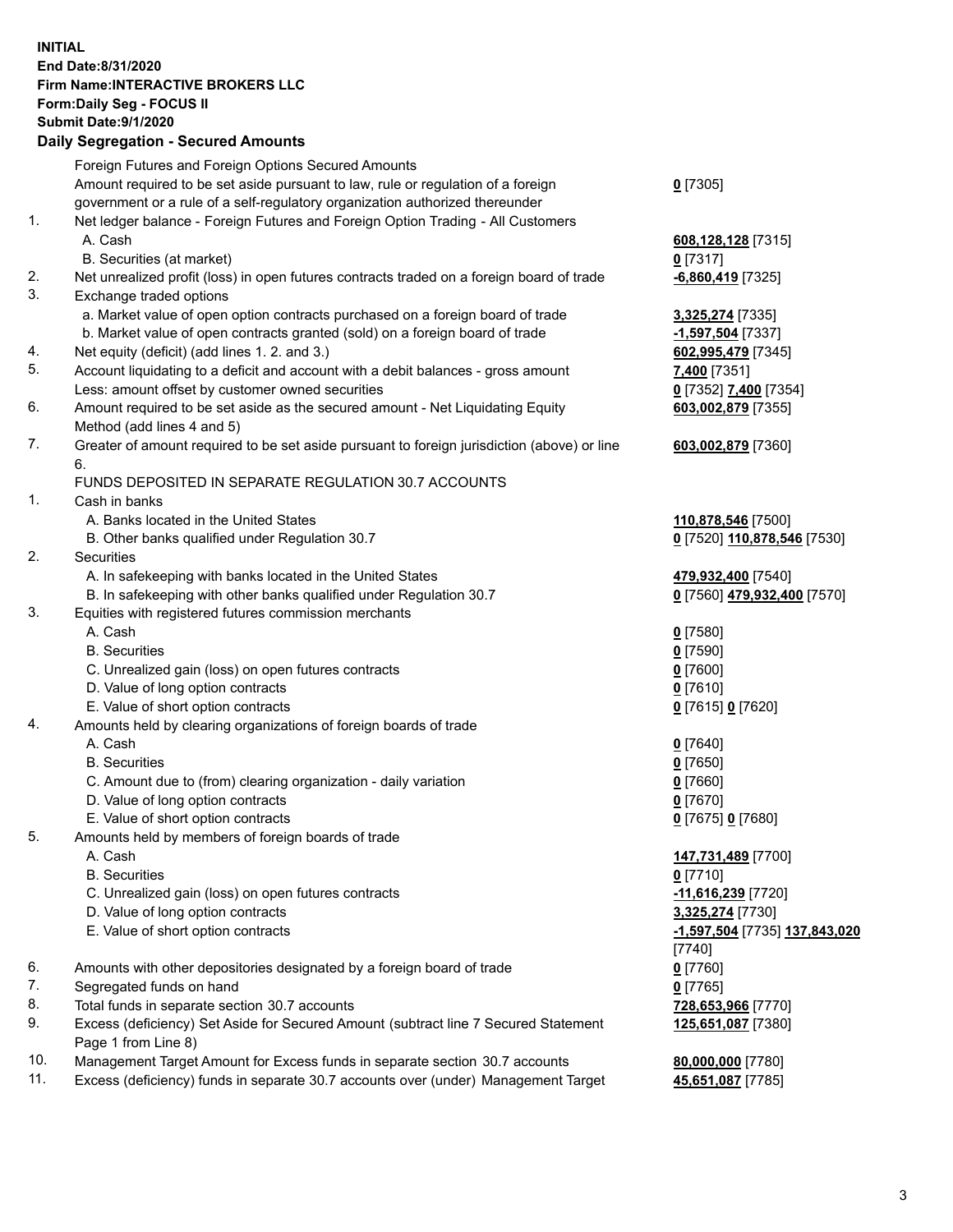**INITIAL End Date:8/31/2020 Firm Name:INTERACTIVE BROKERS LLC Form:Daily Seg - FOCUS II Submit Date:9/1/2020 Daily Segregation - Segregation Statement** SEGREGATION REQUIREMENTS(Section 4d(2) of the CEAct) 1. Net ledger balance A. Cash **5,448,291,755** [7010] B. Securities (at market) **0** [7020] 2. Net unrealized profit (loss) in open futures contracts traded on a contract market **-12,686,496** [7030] 3. Exchange traded options A. Add market value of open option contracts purchased on a contract market **334,701,906** [7032] B. Deduct market value of open option contracts granted (sold) on a contract market **-278,477,203** [7033] 4. Net equity (deficit) (add lines 1, 2 and 3) **5,491,829,962** [7040] 5. Accounts liquidating to a deficit and accounts with debit balances - gross amount **6,154,353** [7045] Less: amount offset by customer securities **0** [7047] **6,154,353** [7050] 6. Amount required to be segregated (add lines 4 and 5) **5,497,984,315** [7060] FUNDS IN SEGREGATED ACCOUNTS 7. Deposited in segregated funds bank accounts A. Cash **1,214,851,968** [7070] B. Securities representing investments of customers' funds (at market) **2,434,782,900** [7080] C. Securities held for particular customers or option customers in lieu of cash (at market) **0** [7090] 8. Margins on deposit with derivatives clearing organizations of contract markets A. Cash **7,130,412** [7100] B. Securities representing investments of customers' funds (at market) **2,057,575,468** [7110] C. Securities held for particular customers or option customers in lieu of cash (at market) **0** [7120] 9. Net settlement from (to) derivatives clearing organizations of contract markets **-12,271,078** [7130] 10. Exchange traded options A. Value of open long option contracts **334,391,779** [7132] B. Value of open short option contracts **-278,377,189** [7133] 11. Net equities with other FCMs A. Net liquidating equity **0** [7140] B. Securities representing investments of customers' funds (at market) **0** [7160] C. Securities held for particular customers or option customers in lieu of cash (at market) **0** [7170] 12. Segregated funds on hand **0** [7150] 13. Total amount in segregation (add lines 7 through 12) **5,758,084,260** [7180] 14. Excess (deficiency) funds in segregation (subtract line 6 from line 13) **260,099,945** [7190] 15. Management Target Amount for Excess funds in segregation **155,000,000** [7194] 16. Excess (deficiency) funds in segregation over (under) Management Target Amount Excess **105,099,945** [7198]